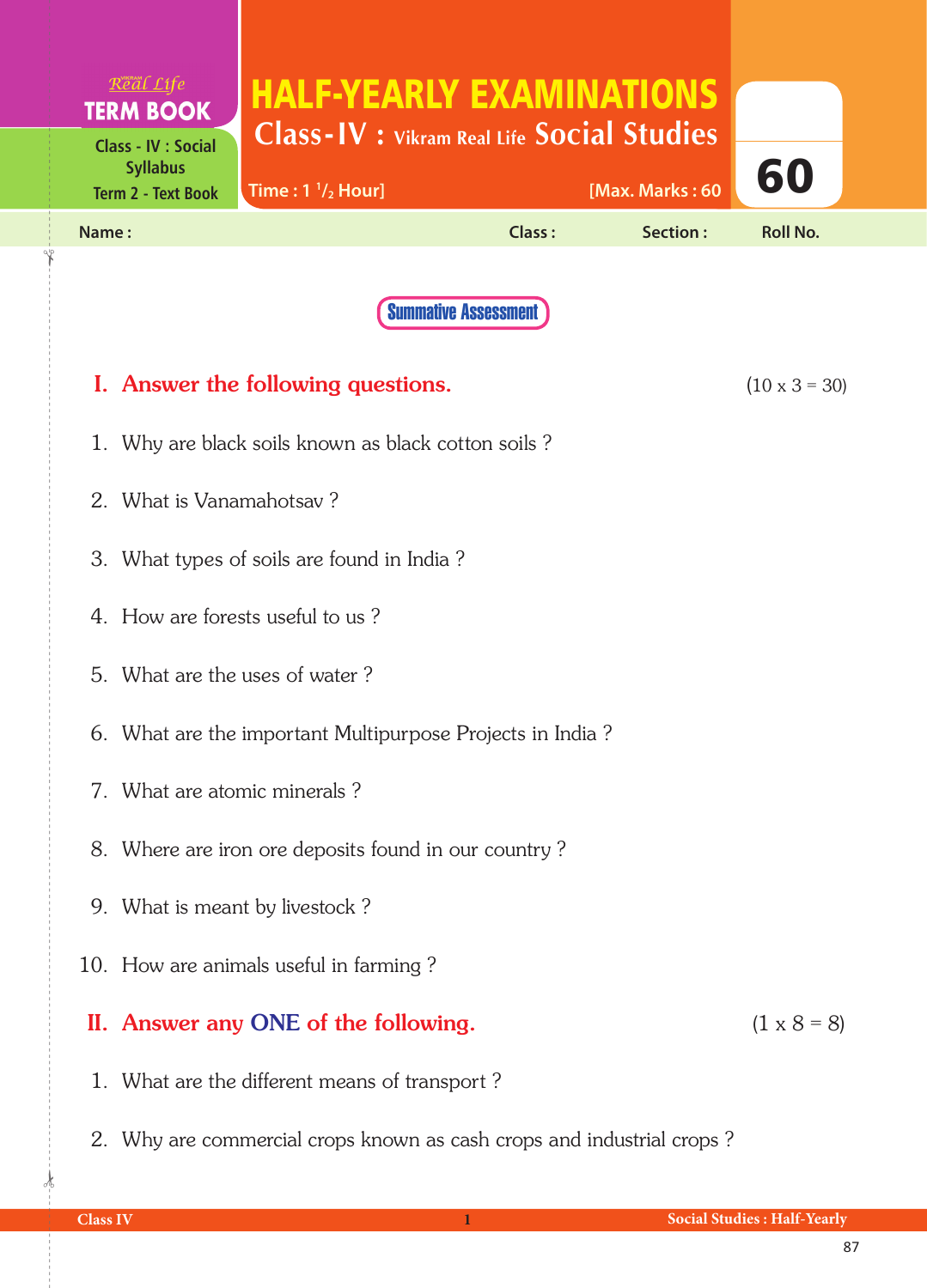| III. Answer any ONE of the following.                                                                 |                  |             | $(1 \times 8 = 8)$ |  |
|-------------------------------------------------------------------------------------------------------|------------------|-------------|--------------------|--|
| 1. What are the various pulses grown in India?                                                        |                  |             |                    |  |
| 2. What are White Revolution and Blue Revolution?                                                     |                  |             |                    |  |
| IV. Answer any ONE of the following.                                                                  |                  |             | $(1 \times 8 = 8)$ |  |
| 1. What is the importance of the tropical moist deciduous forests?                                    |                  |             |                    |  |
| 2. Mention some of the non-metallic minerals.                                                         |                  |             |                    |  |
| V. Answer any ONE of the following.<br>$(6 \times 1 = 6)$                                             |                  |             |                    |  |
| 1. On the outline map of India given below, locate the places where the following crops<br>are grown. |                  |             |                    |  |
| 1. Rice                                                                                               | 2. Wheat         | 3. Cotton   |                    |  |
| 4. Groundnut                                                                                          | 5. Sugarcane     | 6. Tobacco  |                    |  |
| 2. On an outline map of India, indicate the following.                                                |                  |             |                    |  |
| 1. Kandla                                                                                             | 2. Visakhapatnam | 3. Paradeep |                    |  |
| 4. Chennai<br>5. Chatrapati Shivaji International Airport                                             |                  |             |                    |  |
| 6. The Indira Gandhi International Airport                                                            |                  |             |                    |  |

✫ ✫ ✫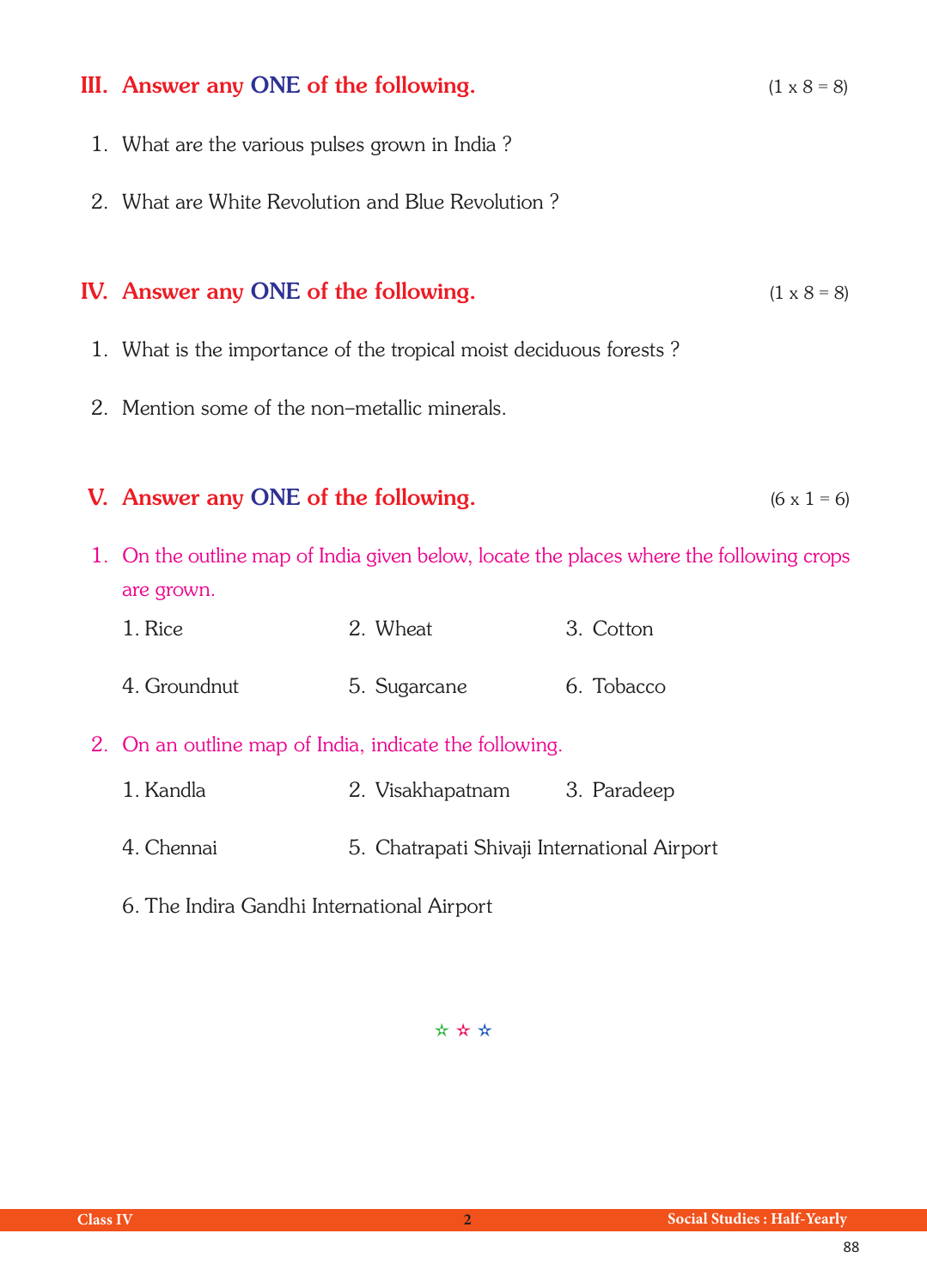|       | Real Life<br><b>TERM BOOK</b>                                              | <b>HALF-YEARLY EXAMINATIONS</b>                                    |                             |                    |                      |  |
|-------|----------------------------------------------------------------------------|--------------------------------------------------------------------|-----------------------------|--------------------|----------------------|--|
|       | <b>Class - IV : Social</b><br><b>Syllabus</b><br><b>Term 2 - Text Book</b> | <b>Class-IV : Vikram Real Life Social Studies</b><br>Time: 1 Hour] |                             | [Max. Marks: 40    | 40                   |  |
| Name: |                                                                            |                                                                    | <b>Class:</b>               | Section:           | <b>Roll No.</b>      |  |
|       |                                                                            |                                                                    | <b>Formative Assessment</b> |                    |                      |  |
| L.    |                                                                            | Choose the correct answer.                                         |                             |                    | $(10 \times 1 = 10)$ |  |
| 1.    |                                                                            | The alluvial soils are generally rich in lime and                  |                             |                    |                      |  |
|       |                                                                            | a) Potash b) Urea                                                  | c) Nitrogen                 | d) Phosphoric acid |                      |  |
|       | 2. The largest port in India                                               |                                                                    |                             |                    |                      |  |
|       |                                                                            | a) Mumbai         b) Visakhapatnam   c) Cochin                     |                             | d) Chennai         |                      |  |
|       | 3. Heavy rains cause                                                       |                                                                    |                             |                    |                      |  |
|       | a) Floods                                                                  | b) Desertification     c) Soil erosion   d) Soil conservation      |                             |                    |                      |  |
|       | 4. Our National Bird is                                                    |                                                                    |                             |                    |                      |  |
|       |                                                                            | a) Parrot b) Peacock                                               | c) Dove                     | d) Sparrow         |                      |  |
| 5.    |                                                                            | project is the longest dam in India.                               |                             |                    |                      |  |
|       | a) Hirakud                                                                 | b) Damodar Valley                                                  |                             |                    |                      |  |
|       | d) Bhakra Nangal<br>c) Nagarjunasagar                                      |                                                                    |                             |                    |                      |  |
|       |                                                                            |                                                                    |                             |                    |                      |  |
|       |                                                                            | a) Non – metallic b) Fuel c) Atomic d) Metallic                    |                             |                    |                      |  |
|       |                                                                            | 7. White Revolution is related to ____________________ production. |                             |                    |                      |  |
|       | a) Milk                                                                    | b) Fish                                                            | c) Cement d) Fertilizers    |                    |                      |  |
|       |                                                                            | 8. The most populous nation in the world is                        |                             |                    |                      |  |
|       |                                                                            |                                                                    |                             | d) America         |                      |  |
| 9.    |                                                                            | is the leading crop in India.                                      |                             |                    |                      |  |
|       |                                                                            | a) Wheat b) Rice c) Oil seeds d) Cotton                            |                             |                    |                      |  |
| 10.   |                                                                            | ________________ are the cheapest means of transport.              |                             |                    |                      |  |
|       |                                                                            | a) Waterways b) Airways                                            | c) Roadways                 | d) Railways        |                      |  |

 $\frac{1}{2}$ 

✁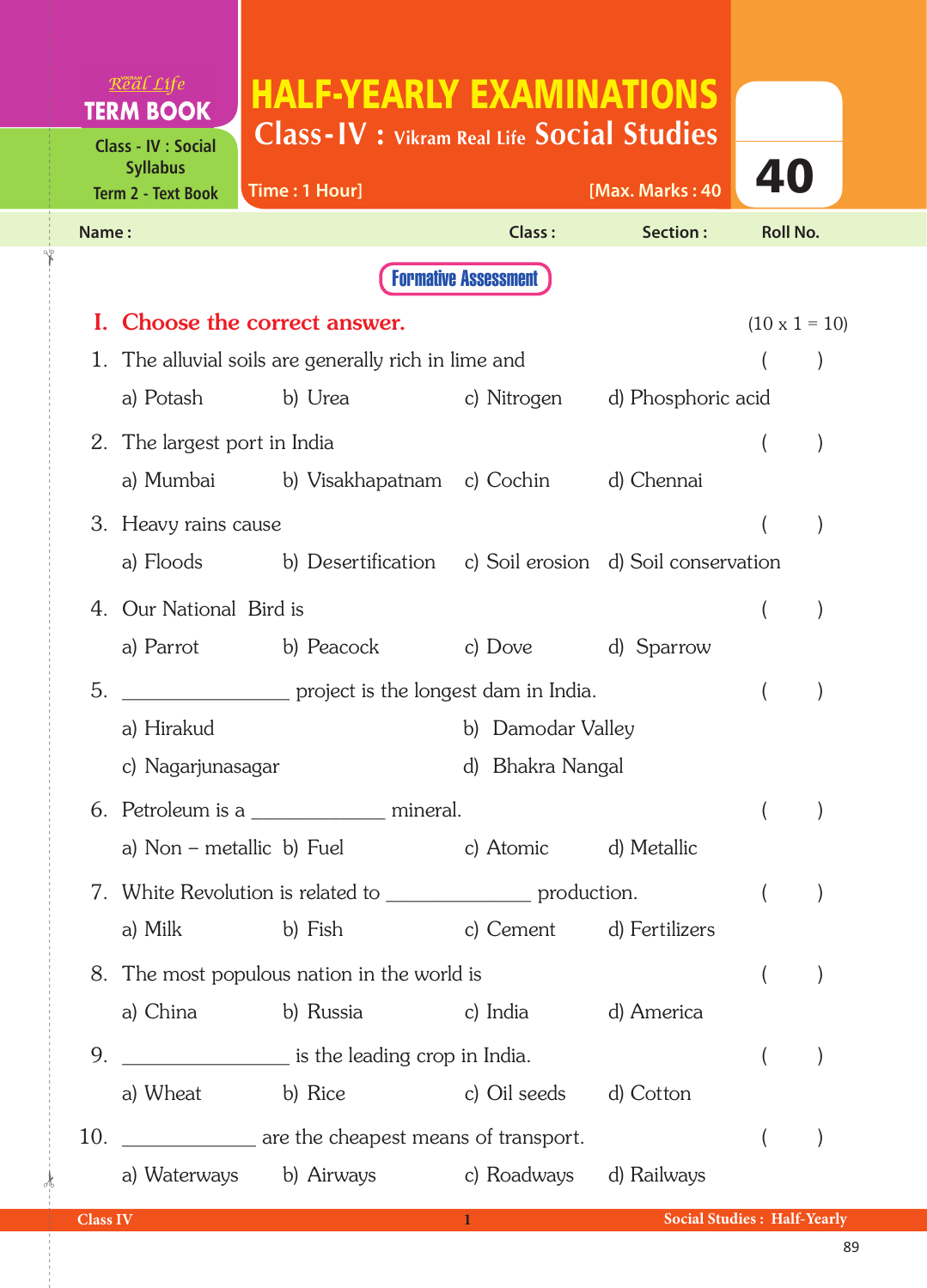## II. Fill in the blanks.  $(10 \times 1 = 10)$

- 1. **1. Example 1. project was built across the river Sutlej.**
- 
- 2. The river Damodar is called the \_\_\_\_\_\_\_\_\_\_\_\_\_\_\_\_\_\_ . 3. Kolar mines are famous for \_\_\_\_\_\_\_\_\_\_\_\_\_\_\_\_\_\_\_\_\_ .
- 4. Petroleum is available at  $\qquad \qquad$  is Assam.
- 5. \_\_\_\_\_\_\_\_\_\_\_\_\_\_\_\_\_\_ refers to the increase of fish production.
- $6.$  Tobacco is a  $\qquad \qquad \qquad \qquad \qquad \qquad \qquad \text{crop.}$
- 7. Nepa Nagar is famous for its \_\_\_\_\_\_\_\_\_\_\_\_\_\_\_\_\_\_ .
- 8. HMT stands for \_\_\_\_\_\_\_\_\_\_\_\_\_\_\_\_\_\_\_\_\_\_\_\_\_\_\_\_ .
- 9. BHEL stands for \_\_\_\_\_\_\_\_\_\_\_\_\_\_\_\_\_\_\_\_\_\_\_\_\_\_\_ .
- 10. Khariff season starts in \_\_\_\_\_\_\_\_\_\_\_\_\_\_\_\_\_\_\_\_\_\_ .

## III. Put a tick  $(\checkmark)$  mark against the right statements and a cross  $(x)$  mark

| against the wrong statements.                               | $(10 \times 1 = 10)$ |
|-------------------------------------------------------------|----------------------|
| 1. India has only one type of soil.                         |                      |
| 2. The black soils are suitable for the cultivation of tea. |                      |
| 3. We can live without water.                               |                      |
| 4. Dams are useful for the generation of electricity.       |                      |
| 5. Minerals are the natural resources.                      |                      |
| 6. Coal is used in the generation of electricity.           |                      |
| 7. Solar energy is an alternative source of energy.         |                      |
| 8. Indian sportsmen have not won any glory for India.       |                      |
| 9. Goods trains carry goods to far $-$ off places.          |                      |
| 10. Chennai has an underground railway system.              |                      |
| <b>IV.</b> Match the following.                             | $(2 \times 5 = 10)$  |

|  |                            | $Group - A$ |                    |
|--|----------------------------|-------------|--------------------|
|  | 1. Camel                   |             | a) Manure          |
|  | 2. Mule                    |             | b) Security        |
|  | 3. Sheep                   |             | c) Desert          |
|  | 4. Dog                     |             | d) Wool            |
|  | 5. Animal waste            |             | e) Mountains       |
|  |                            | $Group - B$ |                    |
|  | 1. Sundarlal Bahuguna      |             | a) Uttaranchal     |
|  | 2. Bengal Tiger            |             | b) Karnataka       |
|  | 3. Peacock                 |             | c) National bird   |
|  | 4. Bandipur Sanctury       |             | d) Sundarbans      |
|  | 5. Corbett National Park ( |             | e) Chipko movement |
|  |                            |             | * * *              |